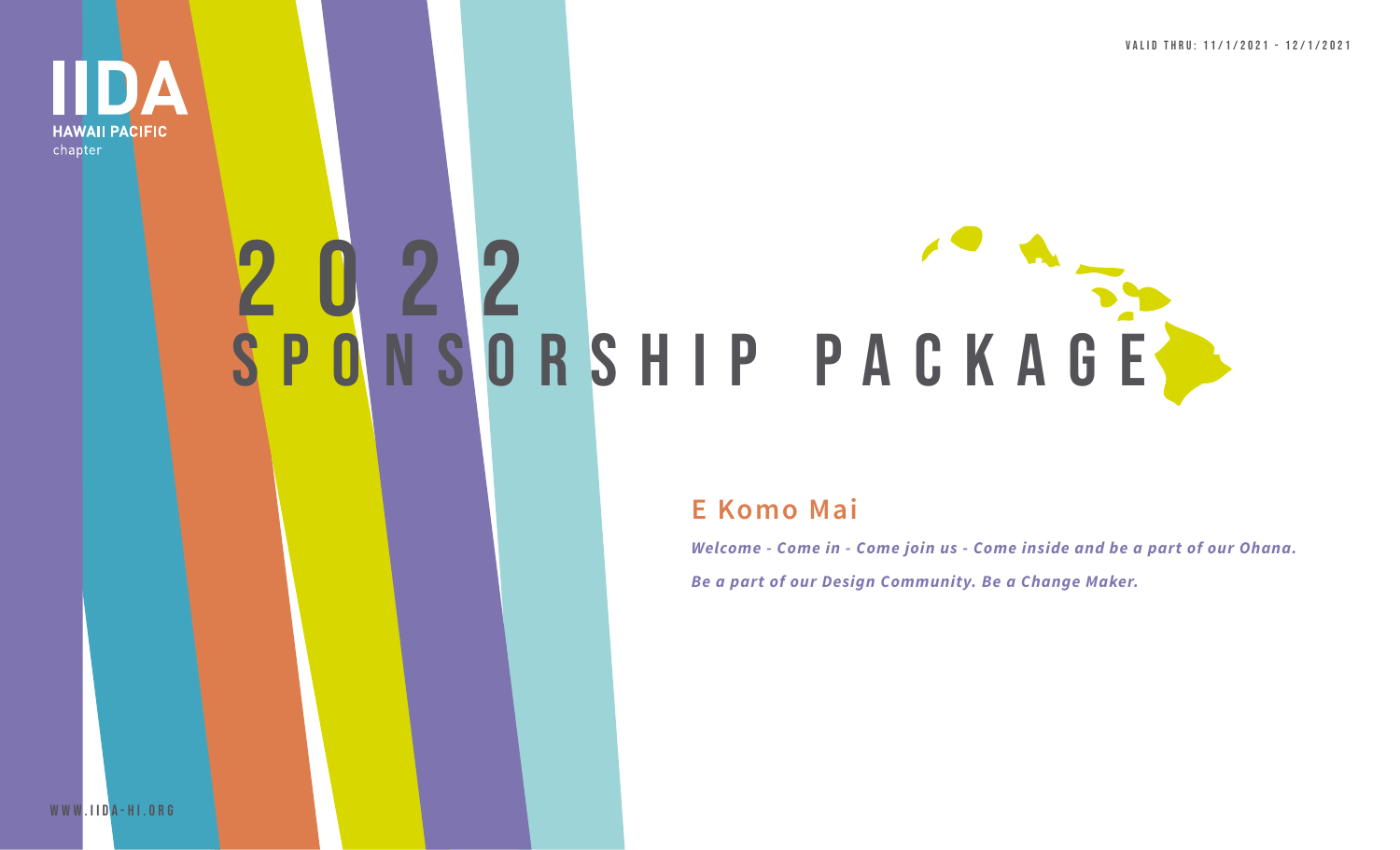## meet the board

## **PRESIDENT** LETTER FROM THE

Dear Chapter Sponsors,

Thank you for considering a sponsorship with the IIDA Hawaii Pacific Chapter! This year we will lead the charge to engage and effect CHANGE.

Leading the charge to be bolder. To be fresh. To stand out. To be dynamic. To be mentors. To be educators. To be visionaries. To be an inspiration. To be more. To do more. To give more. To educate more. To connect more. To accept CHANGE. To effect CHANGE. To lead CHANGE.

With you, together we can be CHANGEMAKERS.

So thank you for your consideration and support as we all embrace the changes that have occurred in the past year. And to our repeat Chapter Sponsors, thank you for your ongoing support over the years. Without your support and contributions we would not be where we are today.

2022, we're ready for you!

Mahalo nui loa,

Jenny P. Manansala IIDA Hawai'i Pacific Chapter President

[www.IIDA-HI.ORG](https://iida-hi.org/)

2021 -

2022







keri powlison **chapter adminstrator**



cindy williams **director of finance**



**president-elect**



**vp of communications** shawn moynaham **vp of professional development**



KELLYE GRECO **vp of advocacy**

raynette aggabao **vp of membership**







**KAREN MURAOKA**<br>
co-vp of sponsorship<br>
& fundraising<br> **comparishment**<br> **comparishment**<br> **comparishment**<br> **comparishment**<br> **comparishment**<br> **comparishment**<br> **comparishment**<br> **comparishment**<br> **comparishment**<br> **comparishment & fundraising vp of student affairs**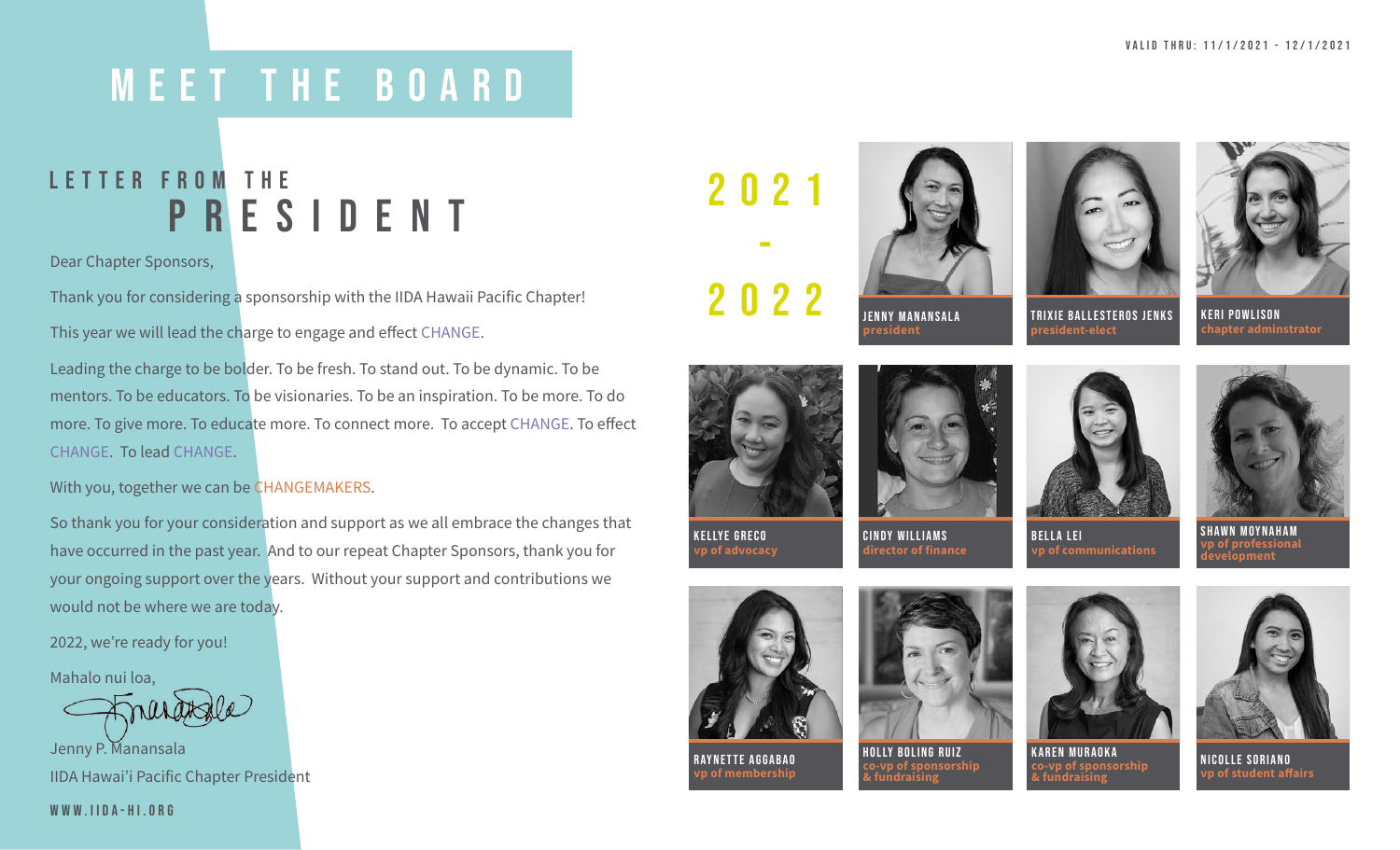## 2020-2021 REVIEW

#### CHAPTER MEMBERSHIP  $\bullet$   $\bullet$  $\overline{\phantom{a}}$  $\mathbf{C}$ PROFESSIONAL/ASSOCIATE 66.2%  $\mathbf{L}$ ≧  $\blacksquare$ 25% INDUSTRY

TOTAL MEMBERS: 71 \*AS OF OCTOBER 1, 2021

STUDENT



# *instagram #hashtag year review*

*[#iidahawaiipacific #iidahpc](https://www.instagram.com/iidahawaiipacific/)  [#iidahpc\\_memberperks](https://www.instagram.com/iidahawaiipacific/)  [#iidahpc\\_events](https://www.instagram.com/iidahawaiipacific/) [#iidahoohuliawards](https://www.instagram.com/iidahawaiipacific/)*

## mahalo TO OUR 2020-2021 SPONSORS

Our Sponsorship Program is an amazing opportunity for our supporters and friends to make meaningful annual contributions to the programs and events that the IIDA Hawaii Pacific Chapter presents.

DIAMOND FURNITURE PLUS / TEKNION

INFINIUM INTERIORS KETTAL

### BRONZE

ATLAS MASLAND (THE DIXIE GROUP) BENTLY KNOLL TEXTILES MILLIKEN & COMPANY PACIFIC FINISHES SHAW / PATCRAFT VALLEY FORGE

#### GOLD ARCHETYPE LIGHTING

DANAO LIVING OFFICE PAVILLION RODENBECK & ASSOCIATES

### PEWTER

ARIA DESIGN COLLECTIVE BERMAN FALK HOSPITALITY HOUSE OF ROHL J+J FLOORING PATCRAFT SPINNEYBECK FITZFELT

## SILVER

CEI INTERIOR SHOWPLACE / STEELCASE MANNINGTON PACIFICA SOURCING THE SYSTEM CENTER TRIWEST

#### IRON

MZA NEW FLOORING NOHO HOME SNOWSOUND USA TONIK

#### [www.IIDA-HI.ORG](https://iida-hi.org/)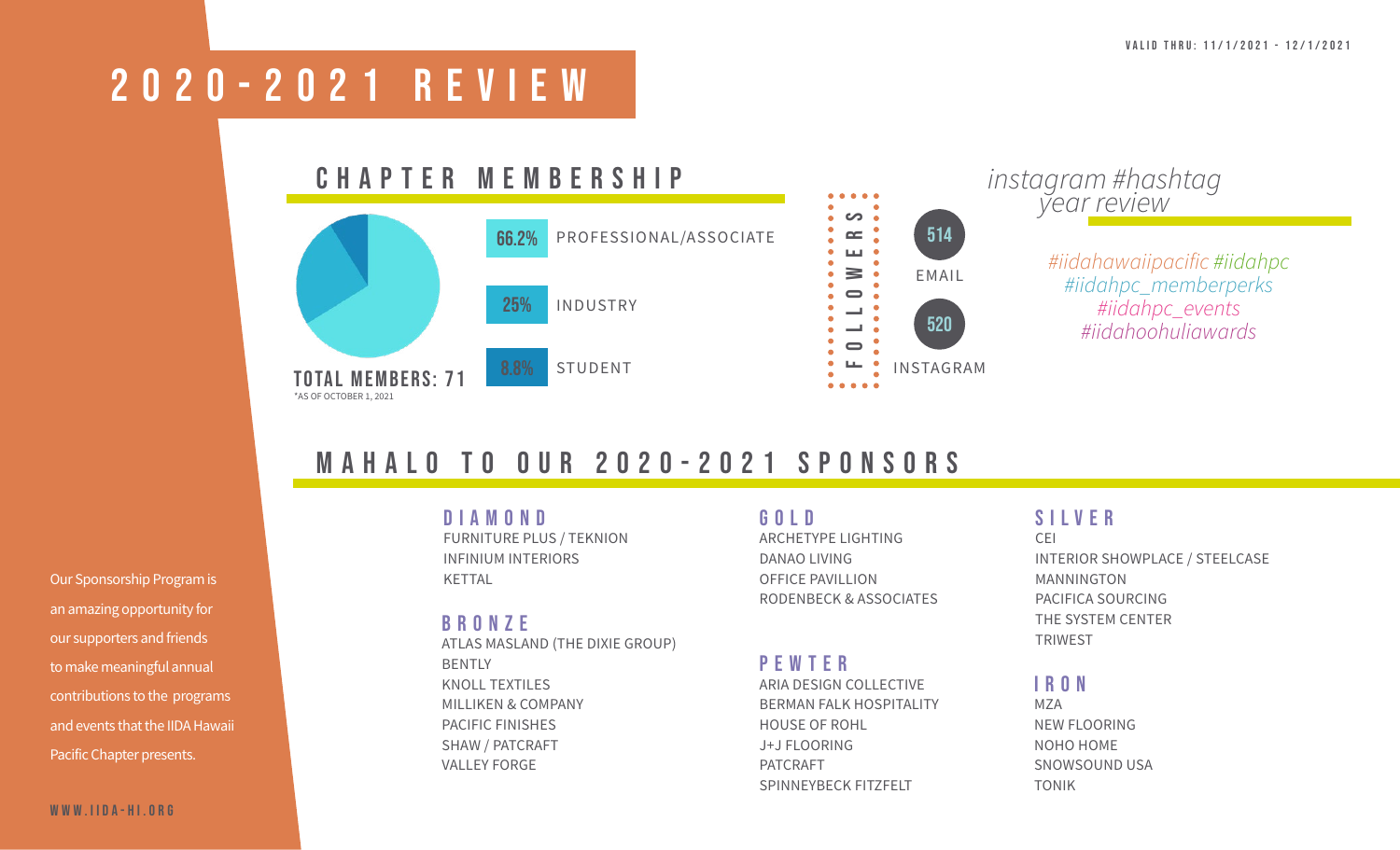## YOU MAKE A DIFFERENCE

#### S I G N A T U R E events

» HiConnect | 3Q

### Introducing  $T W 0$  new SIGNATURE EVENTS this year:

» PechaKucha- Featuring '21 Ho'ohuli Winners | 2Q » Grindz & Findz - Sponsorship Showcase | 4Q

## **MEMBERSHIP**

» Membership Appreciation & Drive Events | 1Q & 4Q

- » Pau Hana at the Park | 3Q
- » Exclusive Prizes & Giveaways
- » Member Packets

## MISC.

» Committee Appreciation Lunch/Dinner | 4Q

### advocacy

» Advocacy Forum | 2Q » Talk Story Series | 3Q » Community Outreach | 4Q

### p r o f e s s i o n a l development

» CEU Series | 1Q, 2Q, 3Q 4Q » NCIDQ Support | 1Q, 3Q » Workshops | TBD

## leadership

» Chapter Leadership Councils | 1Q, 3Q » Winter & Summer Board Retreats | 1Q, 3Q » Monthly Board Meetings

### **STUDENTS**

- » Charette Workshop |1Q & 3Q » Mentorship | 2Q
- » Student Competition

## **QUARTERS**

To allow our chapter events and activities to comply with government mandates at any given time, our calendar will be organized by quarters instead of specific dates. This will provide us with the flexiblity needed to adjust our event planning as necessary.

| 10      | '2 Q. | 30        | <b>40</b> |
|---------|-------|-----------|-----------|
| january | april | july      | october   |
| febuary | may   | august    | november  |
| march   | june  | september | december  |

educational, networking and professional opportunities to our members, sponsors and community at large. Your contribution will allow us to provide special programs, CEU's, funding for Chapter operations and support the Chapter's goal of making a difference in our design community.

Our Chapter brings

[www.IIDA-HI.ORG](https://iida-hi.org/)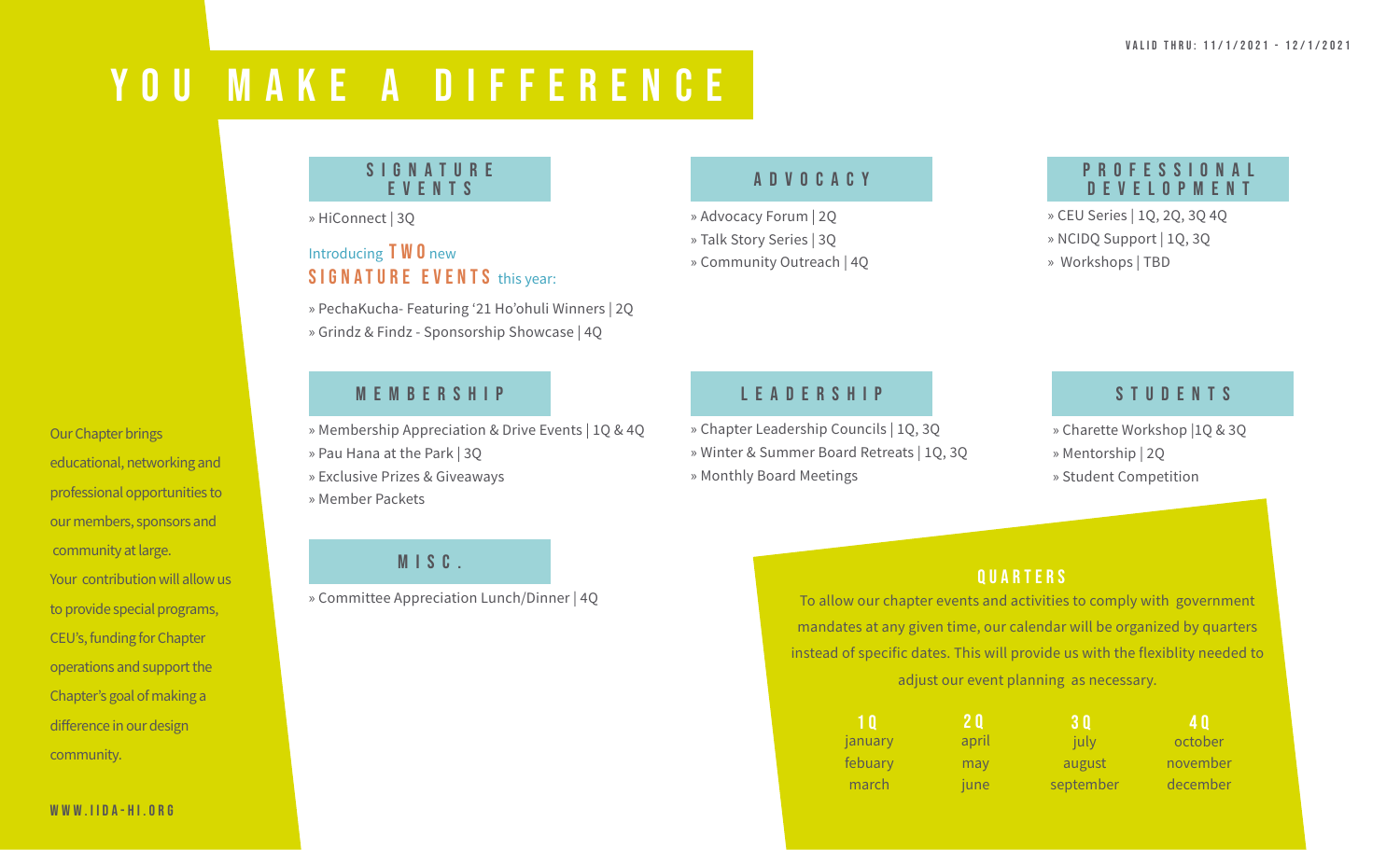#### Valid thru: 11/1/2021 - 12/1/2021

## SPONSORSHIP packages

-Logo on Event Flyer

-Logo on Event Flyer

|            | GOLD<br>3500.00                                                                                                                                                                                                                                                                                                                                                                              | <b>SILVER</b><br>2500.00                                                                                                                                                                                                                                                                                                | <b>BRONZE</b><br>1000.00                                                                                                                                                                                                                        | <b>PEWTER</b><br>500.00                                                                                                                                                           | DFA<br>500.00                                                                                                                                                                                                                                                                                                                                 |
|------------|----------------------------------------------------------------------------------------------------------------------------------------------------------------------------------------------------------------------------------------------------------------------------------------------------------------------------------------------------------------------------------------------|-------------------------------------------------------------------------------------------------------------------------------------------------------------------------------------------------------------------------------------------------------------------------------------------------------------------------|-------------------------------------------------------------------------------------------------------------------------------------------------------------------------------------------------------------------------------------------------|-----------------------------------------------------------------------------------------------------------------------------------------------------------------------------------|-----------------------------------------------------------------------------------------------------------------------------------------------------------------------------------------------------------------------------------------------------------------------------------------------------------------------------------------------|
|            | <b>EVENT ACCESS &amp; TICKETS</b>                                                                                                                                                                                                                                                                                                                                                            |                                                                                                                                                                                                                                                                                                                         |                                                                                                                                                                                                                                                 |                                                                                                                                                                                   |                                                                                                                                                                                                                                                                                                                                               |
|            | <b>SIGNATURE EVENTS</b><br>- 6 Tickets (Virtual or In-Person)<br>- 8 Drink Tickets<br>- Priority Registration at<br>Hi-Connect & Grindz & Findz<br><b>CHAPTER EVENTS</b><br>- 4 Tickets (Virtual or In-Person)<br>- 1 Guest to Join the Committee<br>Appreciation Lunch<br>- 1 (15) Minute Presentation at the<br>Beginning of a Board Meeting<br><b>PRIORITY INVITES</b><br>-CEU Scheduling | <b>SIGNATURE EVENTS</b><br>- 4 Tickets (Virtual or In-Person)<br>- 6 Drink Tickets<br>- Priority Registration at<br>Grindz & Findz<br><b>CHAPTER EVENTS</b><br>- 3 Tickets (Virtual or In-Person)<br>$-1$ (15) Minute Presentation at the<br>Beginning of a Board Meeting<br><b>PRIORITY INVITES</b><br>-CEU Scheduling | <b>SIGNATURE EVENTS</b><br>- 2 Tickets (Virtual or In-Person)<br>- 4 Drink Tickets<br>- Priority Registration for Virtual<br>PechuaKucha event<br><b>CHAPTER EVENTS</b><br>- 2 Tickets (Virtual or In-Person)<br><b>PRIORITY INVITES</b><br>N/A | <b>SIGNATURE EVENTS</b><br>- 1 Ticket (Virtual or In-Person)<br>- 2 Drink Tickets<br><b>CHAPTER EVENTS</b><br>- 1 Ticket (Virtual or In-Person)<br><b>PRIORITY INVITES</b><br>N/A | <b>SIGNATURE EVENTS</b><br>- 1 Ticket (Virtual or In-Person)<br>- 1 Drink Ticket<br><b>CHAPTER EVENTS</b><br>- 1Ticket (Virtual or In-Person)<br><b>PRIORITY INVITES</b><br>N/A<br><b>NEW DESIGN FIRM ADVOCATE:</b><br>This level of sponsorship was<br>created specifically for firms<br>providing professional design<br>services in Hawaii |
|            | <b>DIGITAL ADVERTISING</b>                                                                                                                                                                                                                                                                                                                                                                   |                                                                                                                                                                                                                                                                                                                         |                                                                                                                                                                                                                                                 |                                                                                                                                                                                   |                                                                                                                                                                                                                                                                                                                                               |
| els<br>and | <b>WEBSITE</b><br>- Logo with Hyperlink to Site<br><b>SOCIAL MEDIA</b><br>- 3 Social Media Takeovers<br>- 3 Product IG Story Highlights<br>Email<br>- Logo on Email Blasts<br>- 3 Company-Created Ads                                                                                                                                                                                        | <b>WEBSITE</b><br>- Logo with Hyperlink to Site<br><b>SOCIAL MEDIA</b><br>- 2 Social Media Takeovers<br>- 2 Product IG Story Highlights<br>Email<br>- Logo on Email Blasts<br>-2 Company-Created Ads                                                                                                                    | <b>WEBSITE</b><br>- Logo with Hyperlink to Site<br><b>SOCIAL MEDIA</b><br>- 1 Social Media Takeovers<br><b>FMAIL</b><br>- Logo on Email Blasts<br>- 1 Company-Created Ad                                                                        | <b>WEBSITE</b><br>- Logo with Hyperlink to Site<br><b>SOCIAL MEDIA</b><br>N/A<br><b>Fmail</b><br>- Company Name on Email Blasts                                                   | <b>WEBSITE</b><br>- Logo with Hyperlink to Site<br><b>SOCIAL MEDIA</b><br>N/A<br>Email<br>- Company Name on Email Blasts                                                                                                                                                                                                                      |
| at.        | <b>RECOGNITION</b>                                                                                                                                                                                                                                                                                                                                                                           |                                                                                                                                                                                                                                                                                                                         |                                                                                                                                                                                                                                                 |                                                                                                                                                                                   |                                                                                                                                                                                                                                                                                                                                               |
| ur<br>ets. | <b>SIGNATURE EVENTS</b><br>- Verbal acknowledgment at<br>signature events<br><b>CHAPTER EVENTS</b><br>- Logo & Swag included in New<br>and Current Member Packets                                                                                                                                                                                                                            | <b>SIGNATURE EVENTS</b><br>- Verbal acknowledgment at<br>signature events<br><b>CHAPTER EVENTS</b><br>- Logo & Swag included in New<br>and Current Member Packets                                                                                                                                                       | <b>SIGNATURE EVENTS</b><br>N/A<br><b>CHAPTER EVENTS</b><br>- Logo & Swag included in New<br>and Current Member Packets<br>- Logo on Event Flyer                                                                                                 | <b>SIGNATURE EVENTS</b><br>N/A<br><b>CHAPTER EVENTS</b><br>-Company Name on Event Flyer                                                                                           | <b>SIGNATURE EVENTS</b><br>N/A<br><b>CHAPTER EVENTS</b><br>-Firm Name on Event Flyer                                                                                                                                                                                                                                                          |

Our Sponsorship Program levels vary by contribution amount a benefits.

This is a strategic approach that allows you as a supporter of or chapter to choose a level that aligned with your yearly budge

#### [www.IIDA-HI.ORG](https://iida-hi.org/)